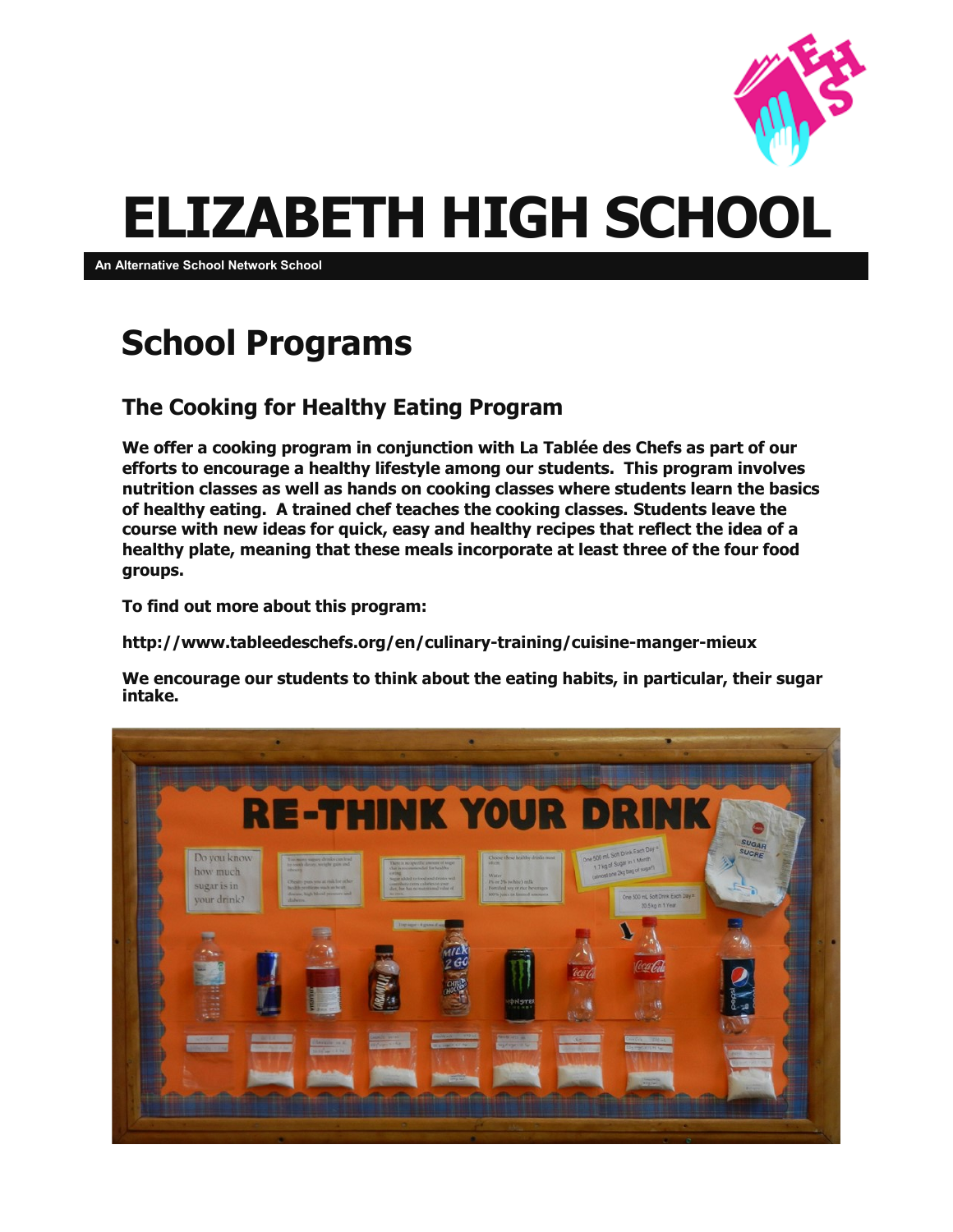#### **The Fine Arts Program**

**Our art program gives students the opportunity to explore visual art, drama and music through our partnerships with different community arts organisations and specialists.**

**We are part of the Sharing the Museum program of The Museé des Beaux Arts de Montréal. Students visit the museum and, at a later date, do an art project related to what they saw at the museum.**

**To find out more about this program: https://www.mbam.qc.ca/en/education/**

**Some art made by our students:**





#### **Music and Drama**

**We explore music through our partnership with the Segal Center for the Arts.**

**To learn more about the program: http://www.segalcentre.org/whats-on/upcoming-events/ academy/educators-and-schools/**

**We also offer a drama program with a local drama therapist.**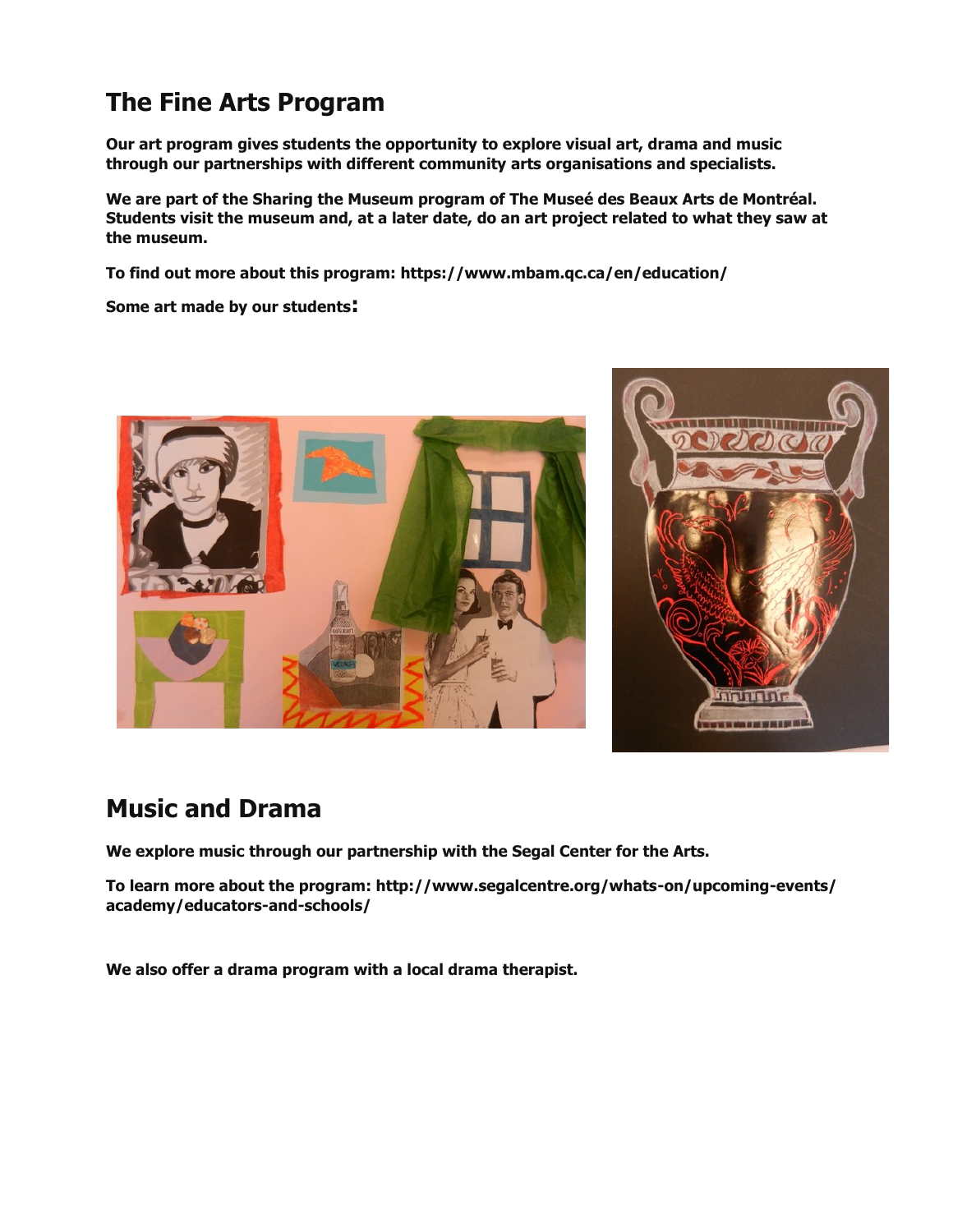#### **Baby Book Library**

**Our students and their babies have access to our Baby Book Library, from which they can borrow books to take home or to use on-site at school. The baby book collection is also used in the nursery and during babymother reading circles on a regular basis.**